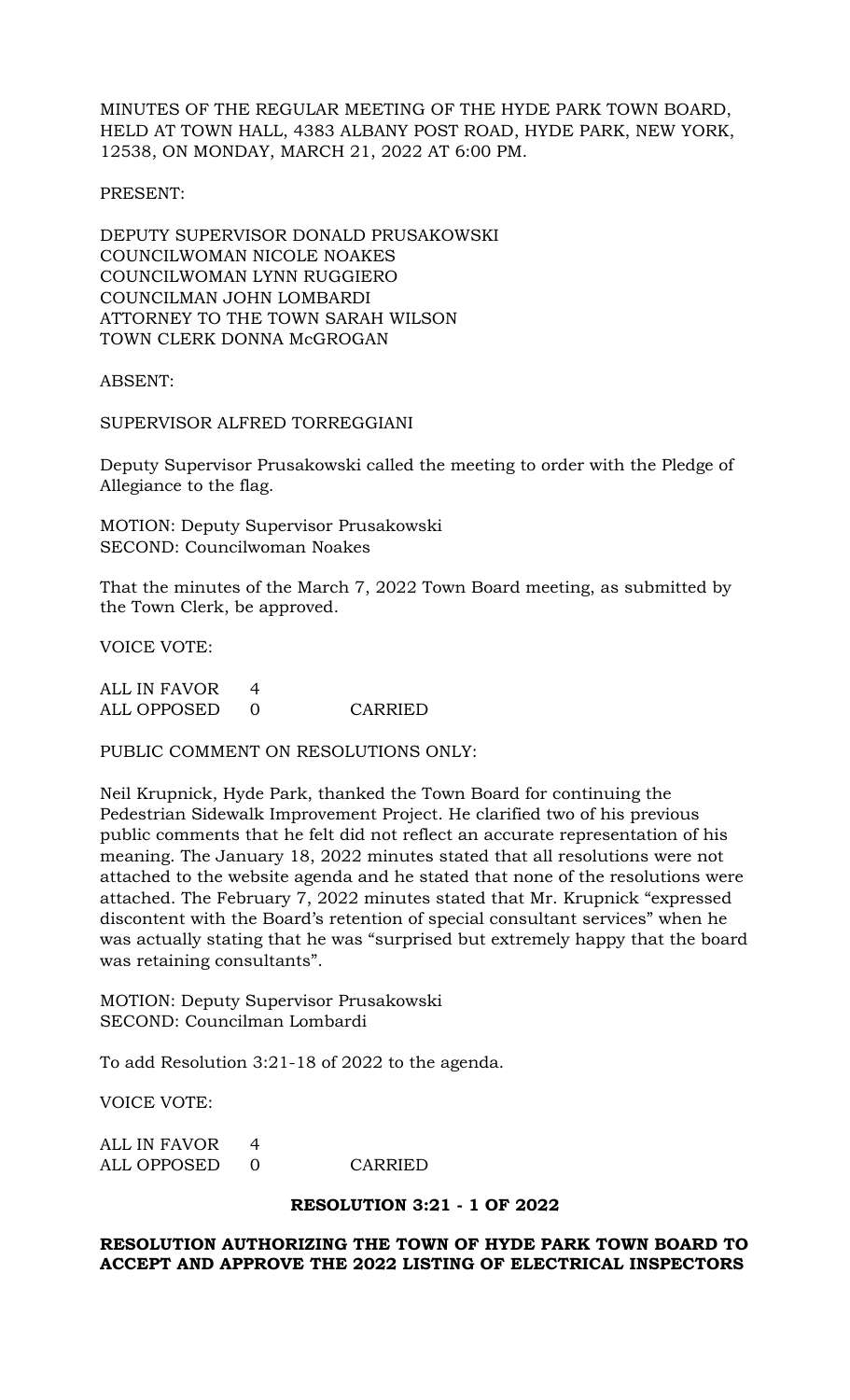### **AS THE OFFICIAL LIST OF ELECTRICAL INSPECTORS FOR THE TOWN OF HYDE PARK**

**WHEREAS**, electrical inspections in the Town of Hyde Park are governed by Chapter 51 of the Town's Code, entitled "Electrical Inspections"; and

**WHEREAS**, pursuant to Section 51-1 of the Code, the Town Board has heretofore appointed various inspection agencies as authorized electrical inspectors and has deputized those agencies as agents of the Town of Hyde Park to make inspections and re-inspections of all electrical installations; and

**WHEREAS**, Section 51-1 of the Code Hyde Park authorizes additional agencies to be added from time to time by simple resolution of the Town Board upon a majority vote thereof, subject also to the approval of such inspection agency by Central Hudson Gas & Electric Corporation; and

**WHEREAS**, the current list provided to Town residents by the Town of Hyde Park Building Department is updated and reviewed each year for accuracy; and

**WHEREAS**, upon review of said list the current listing is accurate and correct and no changes are needed at this time.

**NOW, THEREFORE, BE IT RESOLVED**, that the Town of Hyde Park Town Board does hereby accept and approve the 2022 Electrical Inspectors List as the official list of Electrical Inspectors for the Town of Hyde Park.

MOTION: Councilwoman Noakes SECOND: Councilwoman Ruggiero

VOICE VOTE:

ALL IN FAVOR 4 ALL OPPOSED 0 CARRIED

### **RESOLUTION 3:21– 2 OF 2022**

### **AUTHORIZE THE TOWN OF HYDE PARK TOWN BOARD TO AMEND THE TOWN OF HYDE PARK PROCUREMENT POLICY FOR 2022**

**WHEREAS**, Section 104-b of the General Municipal Law requires every Town to annually review their internal policies and procedures governing all procurement of goods and services not subject to the bidding requirements of General Municipal Law Section 103 or any other law; and

**WHEREAS**, said Procurement Policy was renewed by Resolution 1:18 – 16 of 2022; and

**WHEREAS**, said policy needs to be amended to reflect changes regarding the Responsible Officers and Officials to reflect new Town Board members and Town Staffing.

**NOW, THEREFORE, BE IT RESOLVED**, that the Town of Hyde Park Town Board does hereby amend the Town of Hyde Park's Procurement Policy for 2022 to reflect said changes as needed.

MOTION: Councilwoman Ruggiero SECOND: Councilman Lombardi

VOICE VOTE: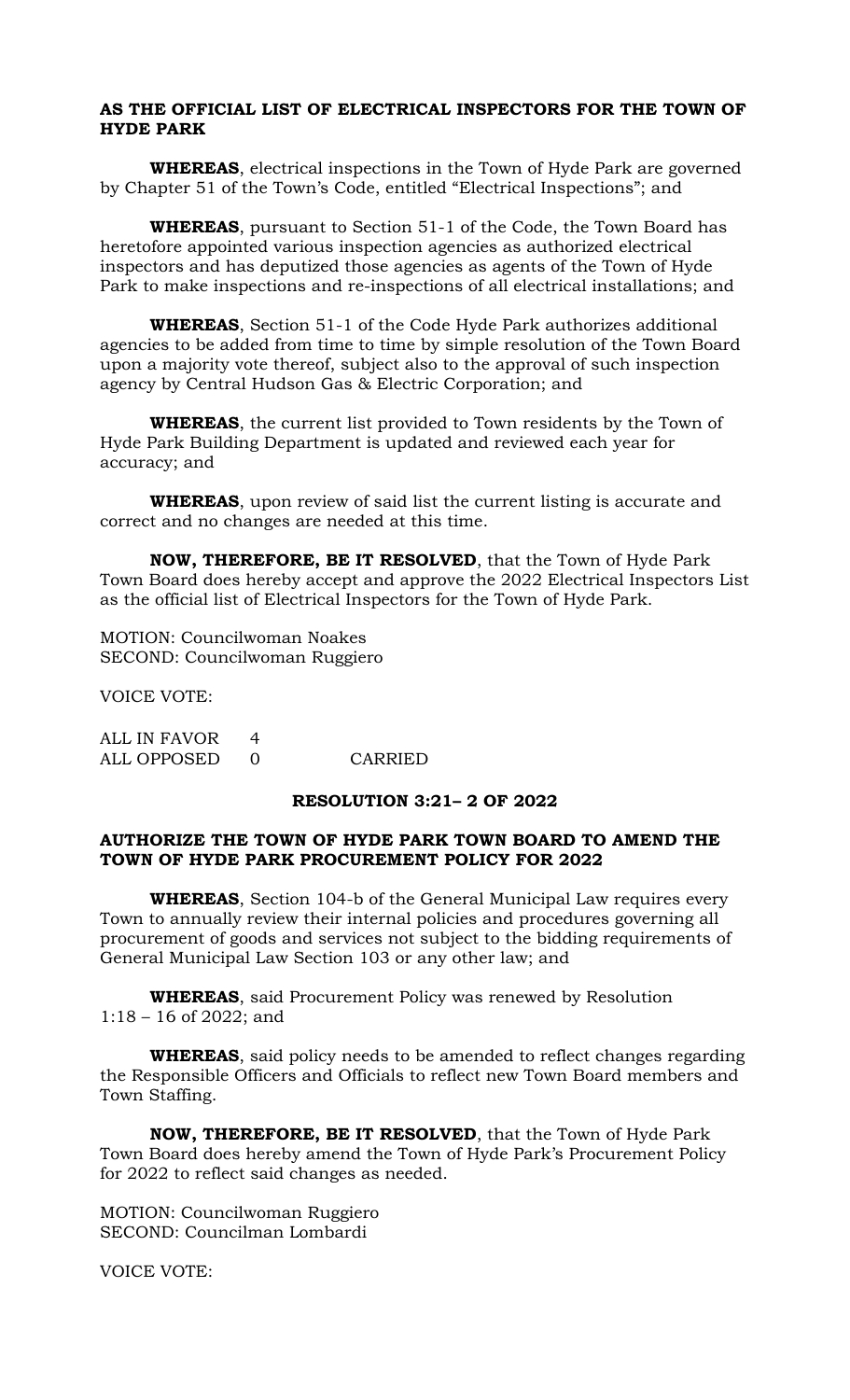| ALL IN FAVOR |         |
|--------------|---------|
| ALL OPPOSED  | CARRIED |

### **RESOLUTION 3:21 – 3 OF 2022**

### **RESOLUTION AUTHORIZING THE TOWN OF HYDE PARK TOWN BOARD TO ACKNOWLEDGE THE RESIGNATION OF TOWN OF HYDE PARK JUSTICE CLERK MARISSA MARTINO**

**WHEREAS**, Town of Hyde Park Justice Clerk, Marissa Martino has submitted her letter of resignation effective Friday, March 25, 2022.

**NOW, THEREFORE, BE IT RESOLVED**, that the Town of Hyde Park Town Board does hereby acknowledge the resignation of Justice Clerk, Marissa Martino; and

**BE IT FURTHER RESOLVED**, that the Town Supervisor and Town Board extend their appreciation and gratitude to Marissa Martino for her service to the Town of Hyde Park.

MOTION: Councilman Lombardi SECOND: Councilwoman Noakes

VOICE VOTE:

ALL IN FAVOR 4 ALL OPPOSED 0 CARRIED

### **RESOLUTION 3:21 – 4 OF 2022**

### **RESOLUTION AUTHORIZING THE TOWN OF HYDE PARK TOWN BOARD TO ACKNOWLEDGE THE RESIGNATION OF TOWN OF HYDE PARK COURT CLERK EMILY FOSS**

**WHEREAS**, Town of Hyde Park Court Clerk, Emily Foss has submitted her letter of resignation effective Friday, March 18, 2022.

**NOW, THEREFORE, BE IT RESOLVED**, that the Town of Hyde Park Town Board does hereby acknowledge the resignation of Court Clerk, Emily Foss; and

**BE IT FURTHER RESOLVED**, that the Town Supervisor and Town Board extend their appreciation and gratitude to Emily Foss for her dedicated service to the Town of Hyde Park.

MOTION: Councilwoman Noakes SECOND: Councilwoman Ruggiero

VOICE VOTE:

| ALL IN FAVOR |         |
|--------------|---------|
| ALL OPPOSED  | CARRIED |

### **RESOLUTION 3:21 - 5 OF 2022**

**RESOLUTION AUTHORIZING THE TOWN OF HYDE PARK TOWN BOARD TO APPOINT COURT CLERK STACI MACKIN FOR THE TOWN OF HYDE PARK JUSTICE COURT**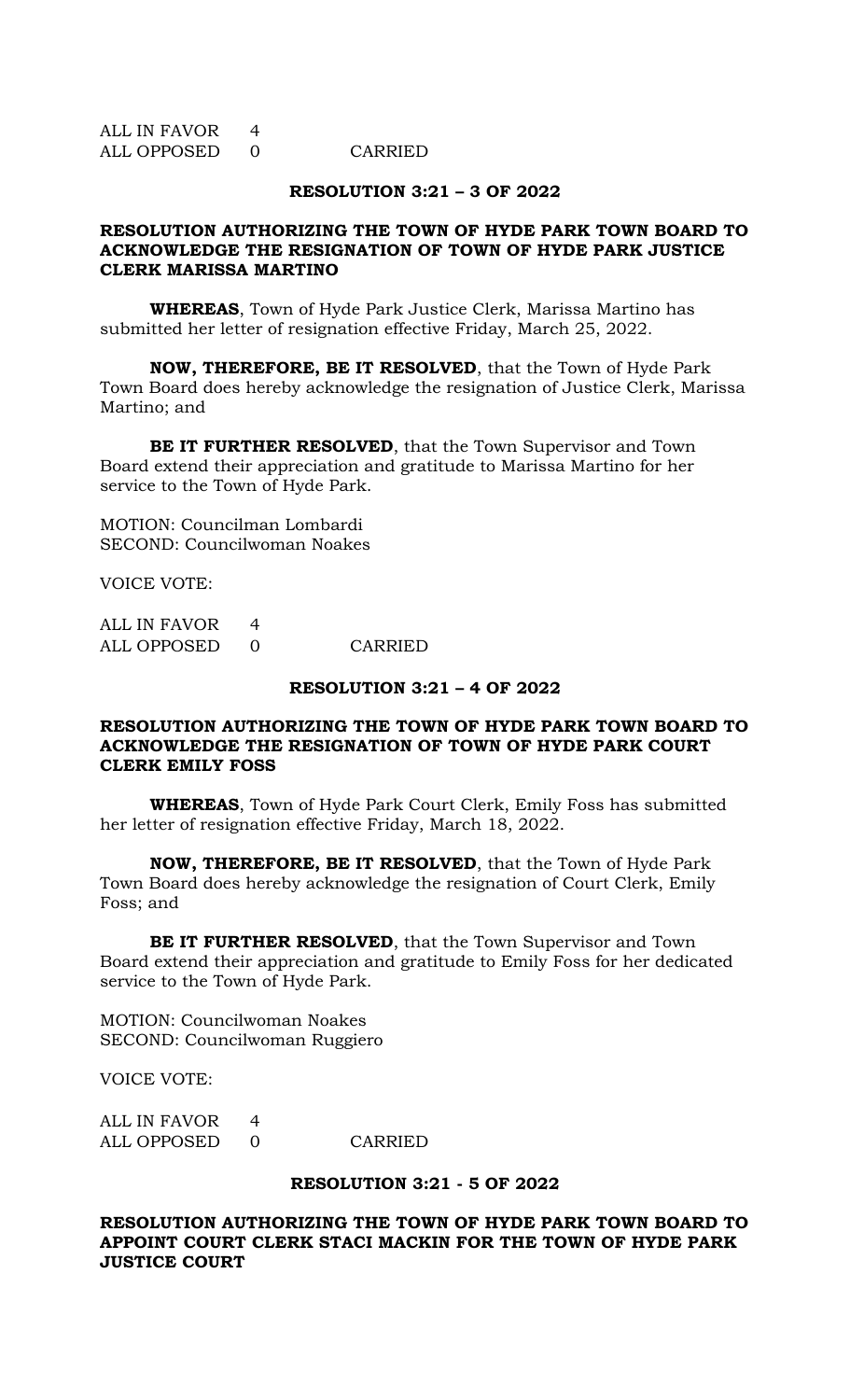**WHEREAS**, due to the resignation of Emily Foss that will be effective on March 18, 2022, there will exist a vacancy for the position of full-time Court Clerk; and

**WHEREAS**, the Town of Hyde Park Court Justices have advised the Town of Hyde Park Town Board that they desire to fill the vacancy for said position by appointing Staci Mackin to said position.

**NOW THEREFORE BE IT RESOLVED**, that the Town of Hyde Park Town Board does hereby appoint Staci Mackin as Court Clerk to the Town of Hyde Park Justice Court effective Tuesday, March 22, 2022, contingent upon the return of her background investigation; and

**BE IT FURTHER RESOLVED**, that said appointment will be a Grade 4 at an hourly rate of \$20.76 for 37.5 hours per week as part of the CSEA Town Hall Unit and is subject to a probationary period as set forth in the Civil Service Law of the State of New York and shall be subject to all Civil Service Law Rules and Regulations.

MOTION: Councilwoman Ruggiero SECOND: Councilwoman Noakes

VOICE VOTE:

| ALL IN FAVOR  |         |
|---------------|---------|
| <b>RECUSE</b> |         |
| ALL OPPOSED   | CARRIED |

Councilman Lombardi recused himself from voting on this resolution.

### **RESOLUTION 3:21 – 6 OF 2022**

### **RESOLUTION AUTHORIZING THE TOWN OF HYDE PARK TOWN BOARD TO ACKNOWLEDGE THE RESIGNATION OF ALISSA DENARDO PART-TIME POLICE ASSISTANT FOR THE TOWN OF HYDE PARK POLICE DEPARTMENT**

**WHEREAS**, Alissa DeNardo, Part-Time Police Assistant for the Town of Hyde Park Police Department, has submitted her letter of resignation effective Wednesday, March 9, 2022.

**NOW THEREFORE BE IT RESOLVED**, that the Town of Hyde Park Town Board does hereby acknowledge the resignation of Part-Time Police Assistant, Alissa DeNardo, effective Wednesday, March 9, 2022; and

**BE IT FURTHER RESOLVED**, that the Town Supervisor and the Town Board extend their appreciation and gratitude to Alissa DeNardo for her service to the Town of Hyde Park Police Department.

MOTION: Councilman Lombardi SECOND: Councilwoman Ruggiero

VOICE VOTE:

| ALL IN FAVOR |         |
|--------------|---------|
| ALL OPPOSED  | CARRIED |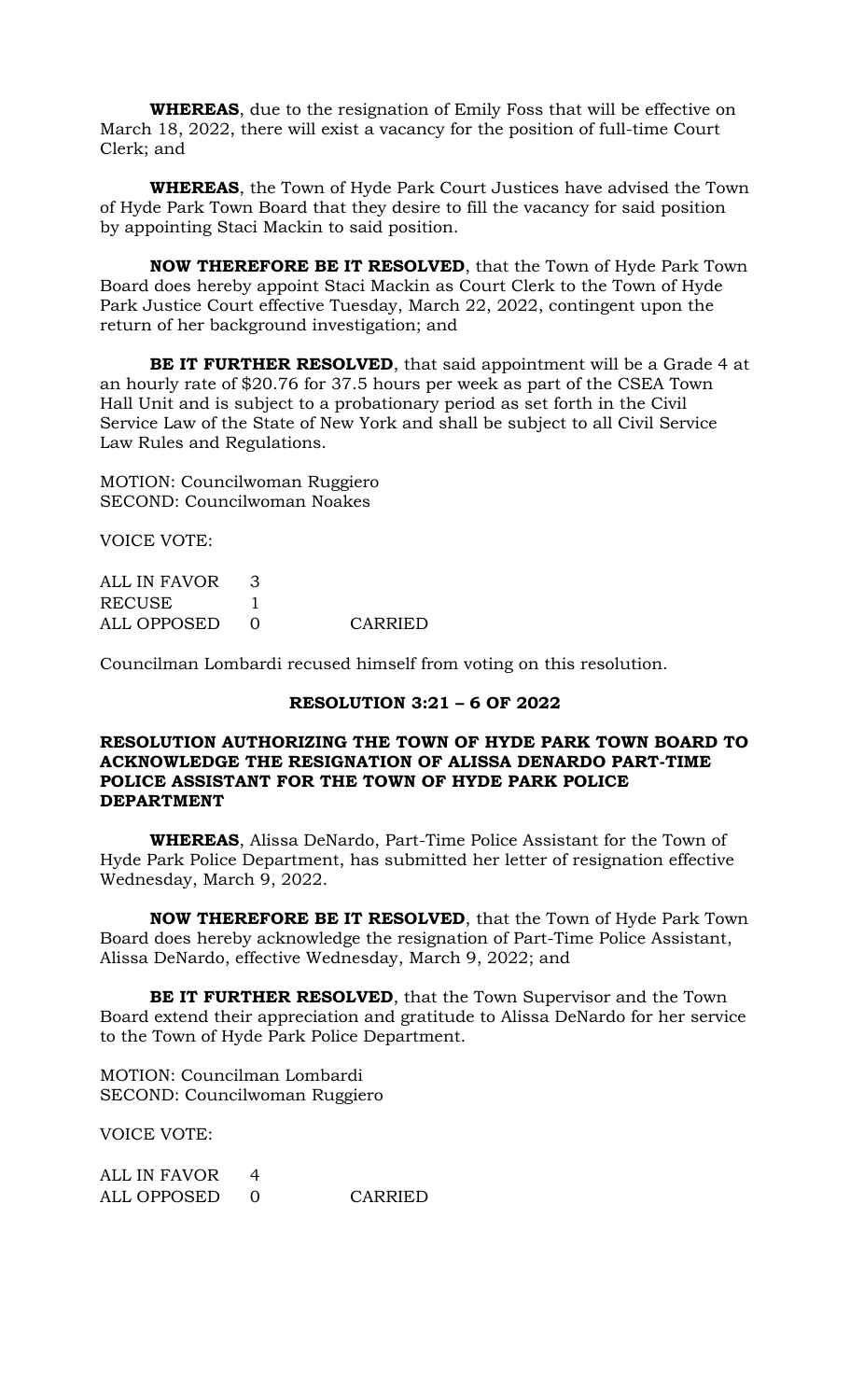### **To be amended RESOLUTION 3:21 – 7 OF 2022**

### **RESOLUTION AUTHORIZING THE TOWN OF HYDE PARK TOWN BOARD TO ACKNOWLEDGE THE RESIGNATION OF DANIELE ERICHSEN PART-TIME POLICE ASSISTANT FOR THE TOWN OF HYDE PARK POLICE DEPARTMENT**

**WHEREAS**, Daniele Erichsen, Full-Time Police Assistant for the Town of Hyde Park Police Department, has submitted her letter of resignation effective Friday, April 1, 2022.

**NOW THEREFORE BE IT RESOLVED**, that the Town of Hyde Park Town Board does hereby acknowledge the resignation of Part-Time Police Assistant, Daniele Erichsen, effective Friday, April 1, 2022; and

**BE IT FURTHER RESOLVED**, that the Town Supervisor and the Town Board extend their appreciation and gratitude to Daniele Erichsen for her service to the Town of Hyde Park Police Department.

-----

MOTION: Deputy Supervisor Prusakowski SECOND: Councilwoman Noakes

To amend Resolution  $3:21 - 7$  of  $2022$  to change "part-time" to "full-time" in every instance.

VOICE VOTE:

| ALL IN FAVOR  |         |
|---------------|---------|
| ALL OPPOSED 0 | CARRIED |

## **AS AMENDED RESOLUTION 3:21 – 7 OF 2022**

## **RESOLUTION AUTHORIZING THE TOWN OF HYDE PARK TOWN BOARD TO ACKNOWLEDGE THE RESIGNATION OF DANIELE ERICHSEN FULL-TIME POLICE ASSISTANT FOR THE TOWN OF HYDE PARK POLICE DEPARTMENT**

**WHEREAS**, Daniele Erichsen, Full-Time Police Assistant for the Town of Hyde Park Police Department, has submitted her letter of resignation effective Friday, April 1, 2022.

**NOW THEREFORE BE IT RESOLVED**, that the Town of Hyde Park Town Board does hereby acknowledge the resignation of Full-Time Police Assistant, Daniele Erichsen, effective Friday, April 1, 2022; and

**BE IT FURTHER RESOLVED**, that the Town Supervisor and the Town Board extend their appreciation and gratitude to Daniele Erichsen for her service to the Town of Hyde Park Police Department.

MOTION: Councilwoman Noakes SECOND: Councilwoman Ruggiero

VOICE VOTE:

ALL IN FAVOR 4 ALL OPPOSED 0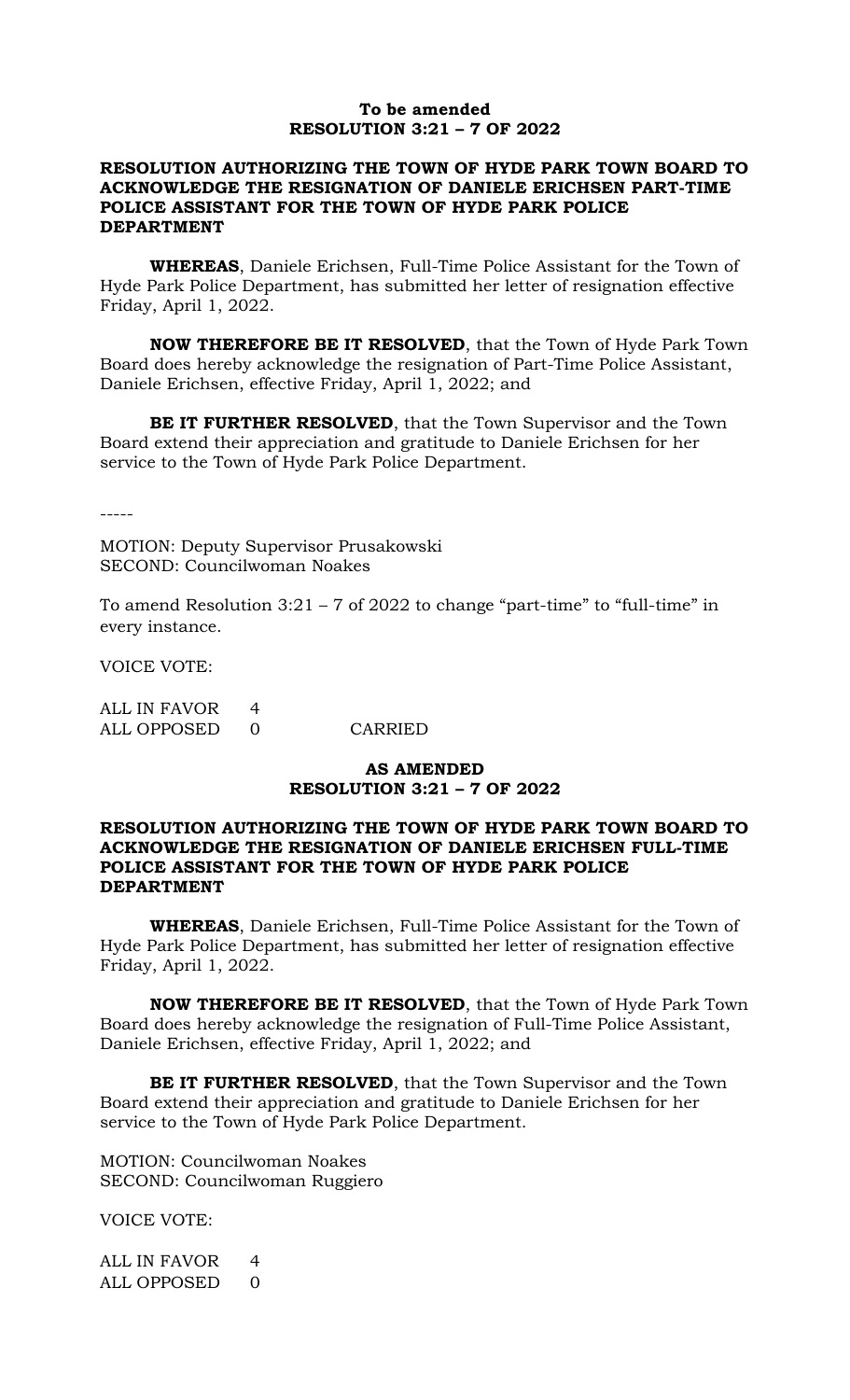## CARRIED AS AMENDED **RESOLUTION 3:21 – 8 OF 2022**

## **RESOLUTION AUTHORIZING THE TOWN OF HYDE PARK TOWN BOARD TO APPOINT GEORGINA G. MCGUIRE AS A PART-TIME POLICE ASSISTANT FOR THE TOWN OF HYDE PARK POLICE DEPARTMENT**

**WHEREAS**, there currently exits vacancies for part-time Police Assistants within the Town of Hyde Park Police Department; and

**WHEREAS**, the Police Chief would like to have Georgina G. McGuire appointed to one of the said vacancies.

**NOW, THEREFORE, BE IT RESOLVED**, that the Town of Hyde Park Town Board does hereby appoint Georgina G. McGuire as a part-time Police Assistant effective the first day she begins work at an hourly rate of \$20.76 as established by the CSEA Town Hall Unit Collective Bargaining Agreement; and

**BE IT FURTHER RESOLVED**, that said position is a Grade 4 in the aforementioned Collective Bargaining Agreement; and

**BE IT FURTHER RESOLVED**, that said appointment is subject to a probationary period as set forth in the Civil Service Law of the State of New York and shall be subject to all of the Civil Service Law Rules and Regulations.

MOTION: Councilwoman Ruggiero SECOND: Councilman Lombardi

VOICE VOTE:

| ALL IN FAVOR |         |
|--------------|---------|
| ALL OPPOSED  | CARRIED |

### **RESOLUTION 3:21 – 9 OF 2022**

### **RESOLUTION AUTHORIZING THE TOWN OF HYDE PARK TOWN BOARD TO APPROVE VACATION CARRY OVER FOR TOWN OF HYDE PARK GROUNDSKEEPER/CLEANER RICHARD DECKER**

**BE IT RESOLVED**, that the Town of Hyde Park Town Board does hereby authorize Town of Hyde Park Groundskeeper/Cleaner, Richard Decker to carry over up to 40 hours of accrued vacation time which he was unable to use prior to his anniversary date of March 26, 2022, and that said carry over vacation time must be used no later than September 26, 2022.

MOTION: Councilman Lombardi SECOND: Councilwoman Noakes

VOICE VOTE:

ALL IN FAVOR 4 ALL OPPOSED 0 CARRIED

Deputy Supervisor Prusakowski read the following letter at the request of Supervisor Torreggiani: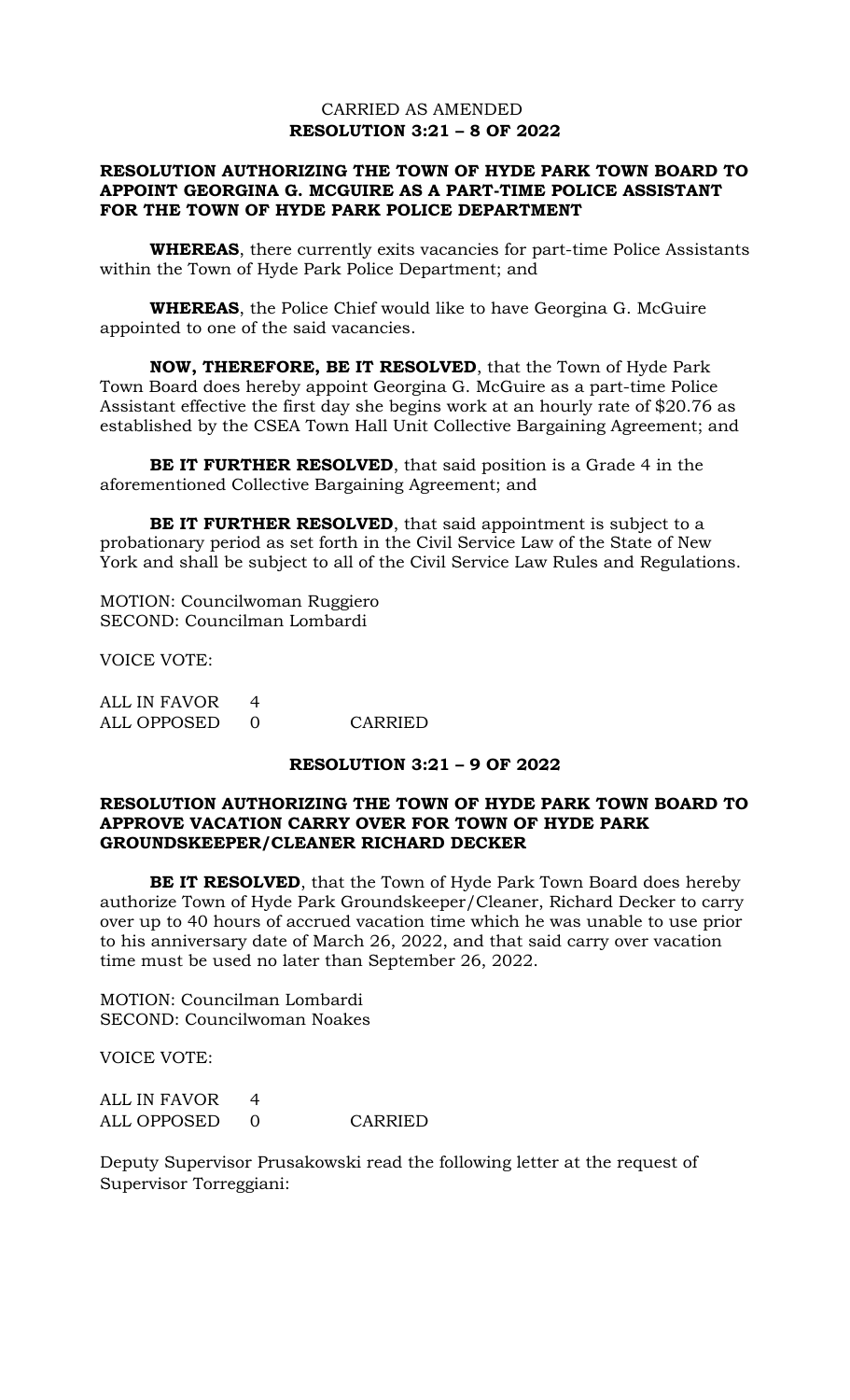

# Historic Town of Hyde Park

Supervisor's Office 4383 Albany Post Road Hyde Park, NY 12538 (845) 229-5111, Extension 104, (845) 229-0831 Fax

Al Torreggiani, Town Supervisor "Working with you for a better Hyde Park"

March 21, 2022

## RE: ROUTE 9 PHASE B - PARK PLAZA TO HYDE PARK FIREHOUSE PEDESTRIAN SIDEWALK PROJECT

Dear Town Board & Residents of Hyde Park:

I would like to take this time to have a brief discussion regarding Resolutions #10 — 12 that will be voted on tonight for the Route 9 Phase B Pedestrian Sidewalk Project. As most of you may already know, this project was started back in 2015 by the previous Town Board and was established in conjunction with a TAP (Transportation Assistant Program) Grant Funding.

However, as the current Town Supervisor, it is with great apprehension that I do not believe in moving forward with this project due to the significant financial burden it poses to the Town. There are several reasons for this.

Not only was the contractor bid awarded rather quickly during the previous boards administration, but the order to proceed was already given by DOT to the contractor to proceed without key factors being taken into consideration.

The second phase of this project for the construction of sidewalks from Park Plaza to the Hyde Park Firehouse was originally estimated at a total cost of \$1,400,000.00 by the previous administration with a revision done prior to award for a new estimate of \$1,600,000.00. However, this estimate is still considered to be too low as the Construction Inspection for the project was not factored into the overall cost. In the end it could cause the overall estimate to be short by almost \$100,000.00. Putting the burden on the Town to have to come up with approximately \$600,000.00 to pay for the overall completion of this project.

In addition, the initial contracts for this project were not executed properly and if the new Town Supervisor and Town Board chose to not go through with the project based on the estimated overage in cost, an estimated almost \$200,000.00 in federal funding would have to be returned. The Town would then be put in a position where future grant funding would not be obtainable.

This in turn would put an additional financial burden on the Town if they needed to seek funding for any other projects moving forward.

Therefore, even though we are voting on these Resolutions tonight to move forward with this project, it is with great apprehension that we are doing so. That is the reason for bringing this to your attention. We wish to make the residents within Hyde Park understand that because of this project, the new administration has started off their term with a significant amount of unforeseen expenses that they are doing their best to try to prevent from becoming a burden to the Town and its residents.

Thank you for your continued support as your Town Board moves forward to create a better Hyde Park.

Fondly,

Your Town Jupervisor, Al Torreggiani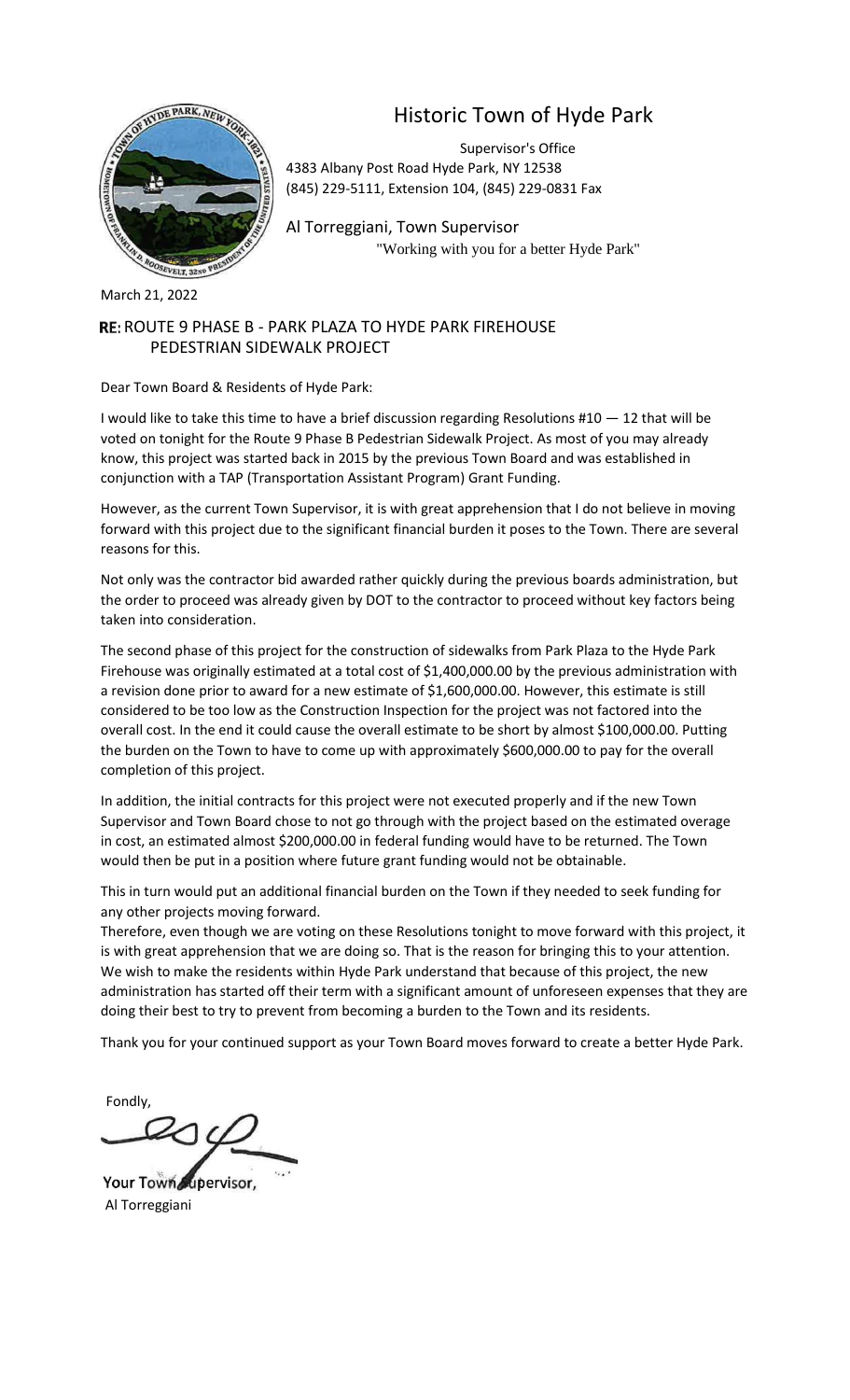### **RESOLUTION 3:21 – 10 OF 2022**

### **RESOLUTION AUTHORIZING THE TOWN OF HYDE PARK TOWN SUPERVISOR TO EXECUTE AN AGREEMENT WITH A. COLARUSO AND SONS, INC. FOR THE CONSTRUCTION PHASE OF THE HYDE PARK NYS ROUTE 9 PEDESTRIAN IMPROVEMENTS PROJECT PARK PLAZA TO THE HYDE PARK FIREHOUSE, TOWN OF HYDE PARK DUTCHESS COUNTY (PIN 8761.90)**

**WHEREAS**, the Town of Hyde Park has been awarded a grant funded through the New York State Department of Transportation for the New York State Route 9 Pedestrian Improvements (PIN 8761.90) on the east side of Route 9 from Park Plaza to the Hyde Park Firehouse; and

**WHEREAS**, the current existing conditions lack adequate pedestrian travel routes resulting in potential safety concerns as pedestrians move between nearby residential, commercial and recreational facilities; and

**WHEREAS**, the Town of Hyde Park recognizes that our citizens and businesses will benefit by pedestrian connections, improved landscaping, and lighting improvements; and

**WHEREAS**, the project will complete 1,800+/- linear feet of PROWAG compliant sidewalk, curb, and curb ramps within the project limits along the east side of Route 9. Additional improvements to enhance the pedestrian experience include vegetated buffer strips, street trees, and crosswalks; and

**WHEREAS**, Greenman Pedersen, the Project Engineers, developed a project plan in accordance with NYS DOT requirements and the Town reviewed and approved the design; and

**WHEREAS**, the Town received final design approval from NYSDOT for the project on February 14, 2020; and

**WHEREAS**, the Town, in conjunction with Greenman Pederson, advertised the project to obtain bids on December 9, 2021, and opened bids after the minimum 21 calendar day advertisement length; and

**WHEREAS**, by Resolution 12:20 – 9 of 2021, the Town awarded said bid to A. Colarusso & Son, Inc., the apparent lowest responsible bidder and placed said contractor under contract to begin construction pending concurrence of DOT; and

**WHEREAS**, the Town received a letter of concurrence from NYSDOT on December 22, 2021, and now intends to authorize the Town Supervisor to execute said contract with A. Colarusso and Son, Inc.

**NOW, THEREFORE BE IT RESOLVED**, that the Town of Hyde Park Town Board does herby authorize the Town Supervisor to execute an agreement with A. Colarusso and Son, Inc., for the Hyde Park NYS Route 9 Pedestrian Improvements, Park Plaza to Hyde Park Fire House, Town of Hyde Park Dutchess County (PIN 8761.90) for an amount not to exceed \$1,184,831.00; and

**BE IT FURTHER RESOLVED**, construction is to commence 10 days after Notice to Proceed and be substantially completed 45 calendar days from said Notice to Proceed; and

**BE IT FURTHER RESOLVED**, that this resolution supersedes Resolution 12:28 of 2021 No. 2 authorizing the previous Town Supervisor to execute said agreement.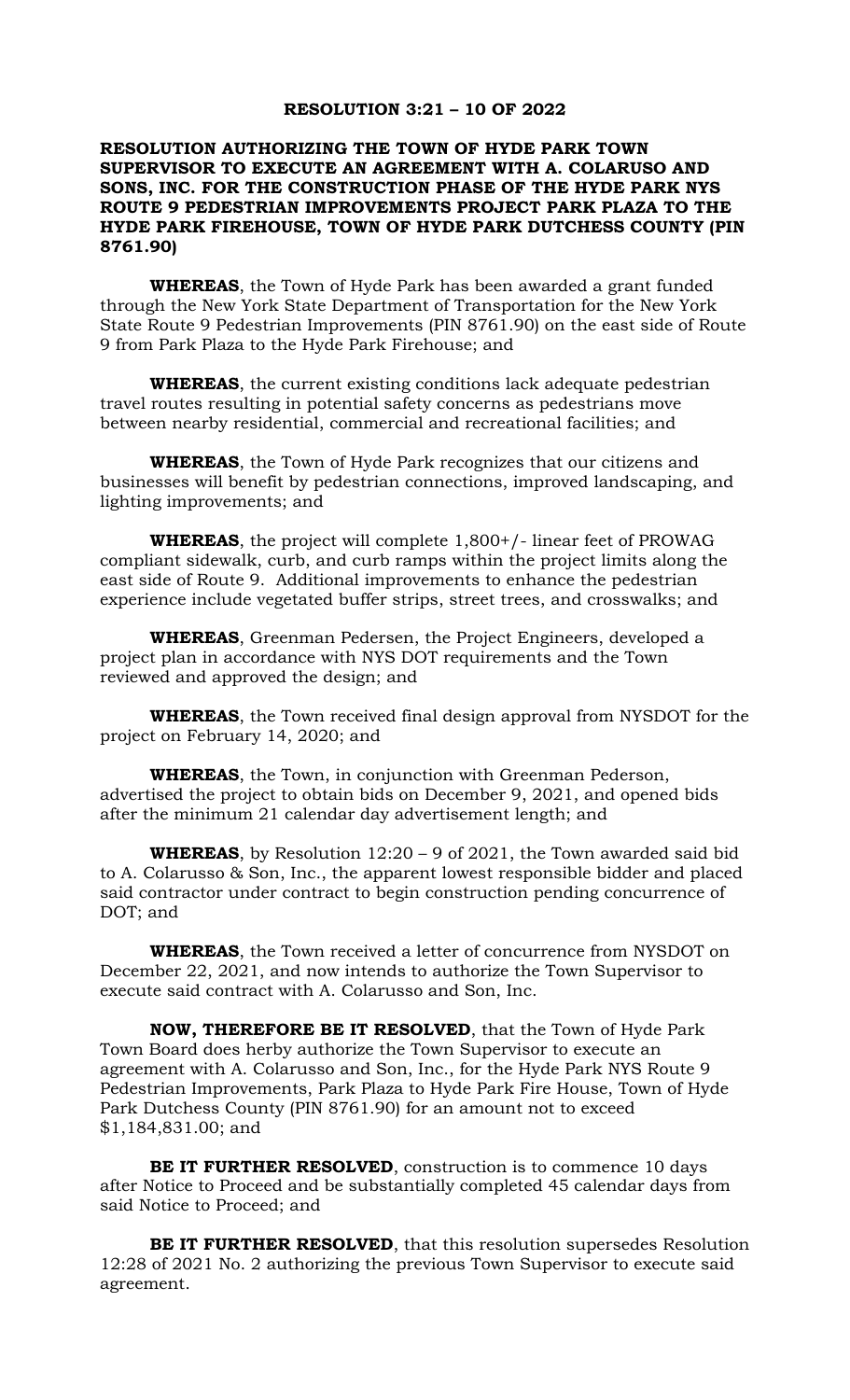MOTION: Councilwoman Noakes SECOND: Councilwoman Ruggiero

VOICE VOTE:

ALL IN FAVOR 4 ALL OPPOSED 0 CARRIED

### **RESOLUTION 3:21 - 11 OF 2022**

### **RESOLUTION AUTHORIZING THE TOWN BOARD OF THE MUNICIPALITY OF THE TOWN OF HYDE PARK TO AGREE TO OWN, MAINTAIN, AND REPAIR RELATED PEDESTRIAN FACILITIES AND LANDSCAPING FEATURES ON NY ROUTE 9 BETWEEN PARK PLAZA AND THE HYDE PARK FIREHOUSE IN THE TOWN OF HYDE PARK, COUNTY OF DUTCHESS**

**WHEREAS**, the State of New York Department of Transportation proposes to reconstruct sidewalks along a state highway under project PIN 8761.90, and

**WHEREAS**, the **MUNICIPALITY** of the Town of Hyde Park approves of such project and desires to have related pedestrian facilities and landscaping features along such route, and

**WHEREAS**, the State of New York has agreed to provide as a part of the project the following items in connection with such streetscape features: sidewalks, grass maintenance strips, planting bed(s), trees, and shrubs; and

**WHEREAS**, the **MUNICIPALITY** of the Town of Hyde Park has agreed to provide as a part of the project the following items in connection with such pedestrian facilities and landscaping features: Not applicable. Provided that the **MUNICIPALITY** of the Town of Hyde Park agrees to maintain such landscaping features for a period of at least 10 years.

**NOW, THEREFORE, BE IT RESOLVED**, that the **MUNICIPALITY** of the Town of Hyde Park approves of the above-subject project; and

**BE IT FURTHER RESOLVED**, that the **MUNICIPALITY** of the Town of Hyde Park shall maintain such pedestrian facilities and landscaping features; and

**BE IT FURTHER RESOLVED,** that the **TOWN BOARD** of the **MUNICIPALITY** hereby authorizes the **SUPERVISOR** of the **MUNICIPALITY** of the Town of Hyde Park to enter into and execute an Agreement with the State of New York and through the Commissioner of Transportation to commit the **MUNICIPALITY** of the Town of Hyde Park to maintain, at its own expense, these pedestrian facilities and landscaping features on the above-identified project; and

**BE IT FURTHER RESOLVED**, that the Town Supervisor of this **MUNICIPALITY** of the Town of Hyde Park is hereby directed to transmit five (5) certified copies of the foregoing resolution to the State Department of Transportation; and

**BE IT FURTHER RESOLVED**, that this resolution supersedes Resolution 12:20 of 2021 No. 11 authorizing the previous Town Supervisor to execute said agreement.

MOTION: Councilwoman Ruggiero SECOND: Councilman Lombardi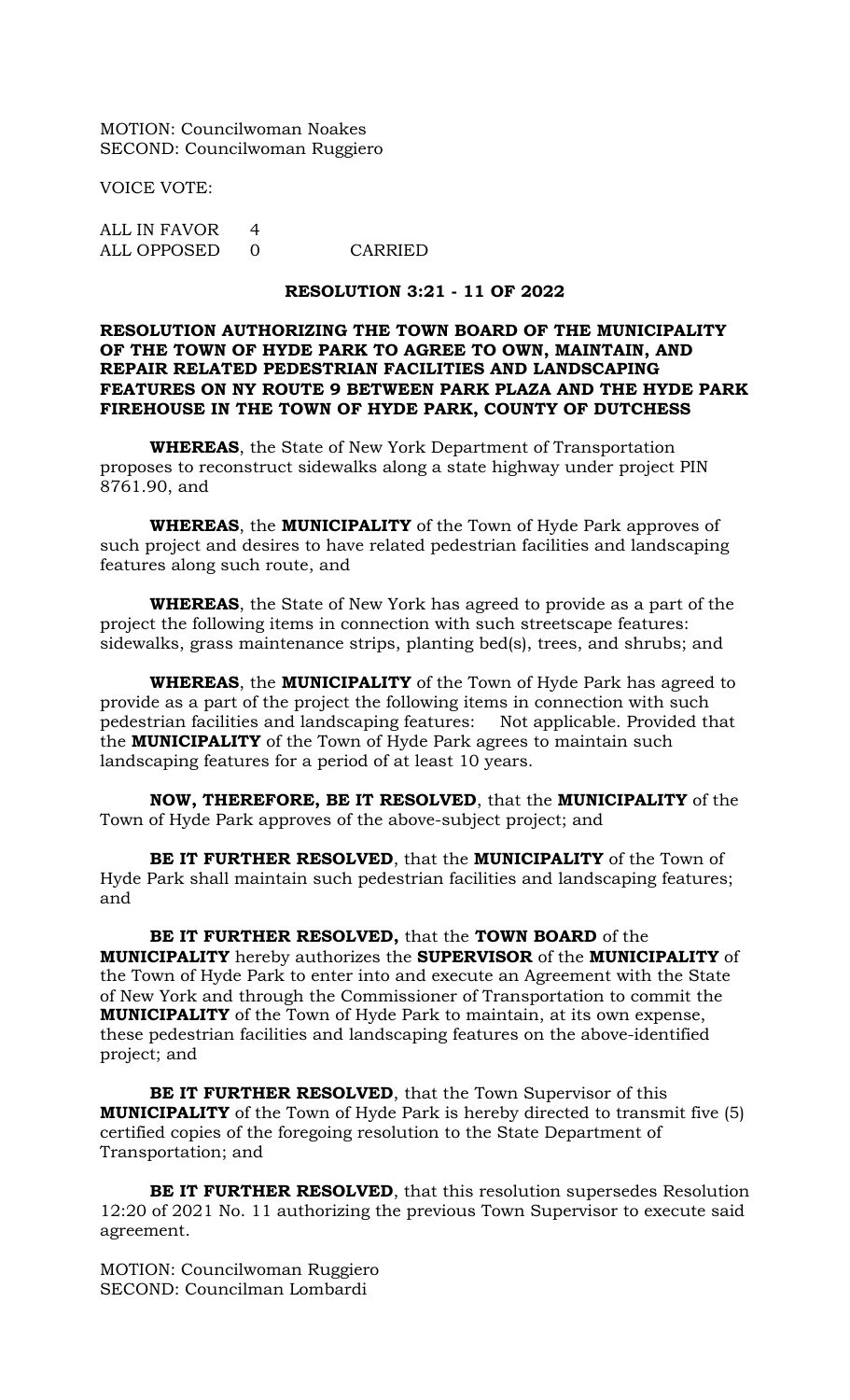VOICE VOTE:

ALL IN FAVOR 4 ALL OPPOSED 0 CARRIED

#### **RESOLUTION 3:21 – 12 OF 2022**

### **RESOLUTION AUTHORIZING THE TOWN BOARD OF THE MUNICIPALITY OF THE TOWN OF HYDE PARK TO AGREE TO MAINTAIN, REPAIR AND ENERGIZE A PEDESTRIAN LIGHTING SYSTEM ON OR ALONG A STATE HIGHWAY WITHIN THE GEOGRAPHICAL JURISDICTION OF THE MUNICIPALITY, SUCH HIGHWAY IDENTIFIED AS US ROUTE 9, STATE HIGHWAY 453, COUNTY OF DUTCHESS**

**WHEREAS**, the State of New York Department of Transportation funded improvements under PIN 8761.90 for pedestrian accommodations along a State Highway identified as US Route 9, State Highway 453, County of Dutchess within the geographical jurisdiction of the **MUNICIPALITY** of the Town of Hyde Park, and

**WHEREAS**, the State of New York provided as a part of the project the underground duct system, including conduit, pull boxes, hand holes, and above ground light poles and luminaires, and

**WHEREAS**, the **MUNICIPALITY** of the Town of Hyde Park has received funding for the completion of the pedestrian lighting installation on the east side of Route 9 from Park Plaza and the Hyde Park Fire House and desires to have a pedestrian lighting system on such highway within its geographical jurisdiction, and

**WHEREAS**, the **MUNICIPALITY** of the Town of Hyde Park agrees to maintain, repair, and energize such pedestrian lighting system for a period of at least 10 years, and after 10 years, until such time as the **COMMISSIONER**, in his/her discretion, agrees that such lighting and /or maintenance of such lighting system is no longer desired for such Highway.

**NOW, THEREFORE, BE IT RESOLVED**, that the Town Board, of the Town of Hyde Park hereby approves of the above-subject project; and

**BE IT FURTHER RESOLVED**, that the **MUNICIPALITY** of the Town of Hyde Park shall maintain, repair, and energize such pedestrian lighting system; and

**BE IT FURTHER RESOLVED**, that the Town Board of the **MUNICIPALITY** of the Town of Hyde Park hereby authorizes the Supervisor of said **MUNICIPALITY** to enter into and execute an Agreement with the State of New York and through the Commissioner of Transportation to commit the **MUNICIPALITY** of the Town of Hyde Park to maintain, at its own expense, the pedestrian lighting system on the above-identified project, such agreement to provide that the maintenance shall include the repair and replacement of equipment and the furnishing of electric current for the lighting system; and

**BE IT FURTHER RESOLVED**, that the Town Supervisor of the **MUNICIPALITY** of the Town of Hyde Park is hereby directed to transmit five (5) certified copies of the foregoing resolution to the State Department of Transportation.

**BE IT FURTHER RESOLVED**, that this resolution supersedes Resolution 12:20 of 2021 No. 10 authorizing the previous Town Supervisor to execute said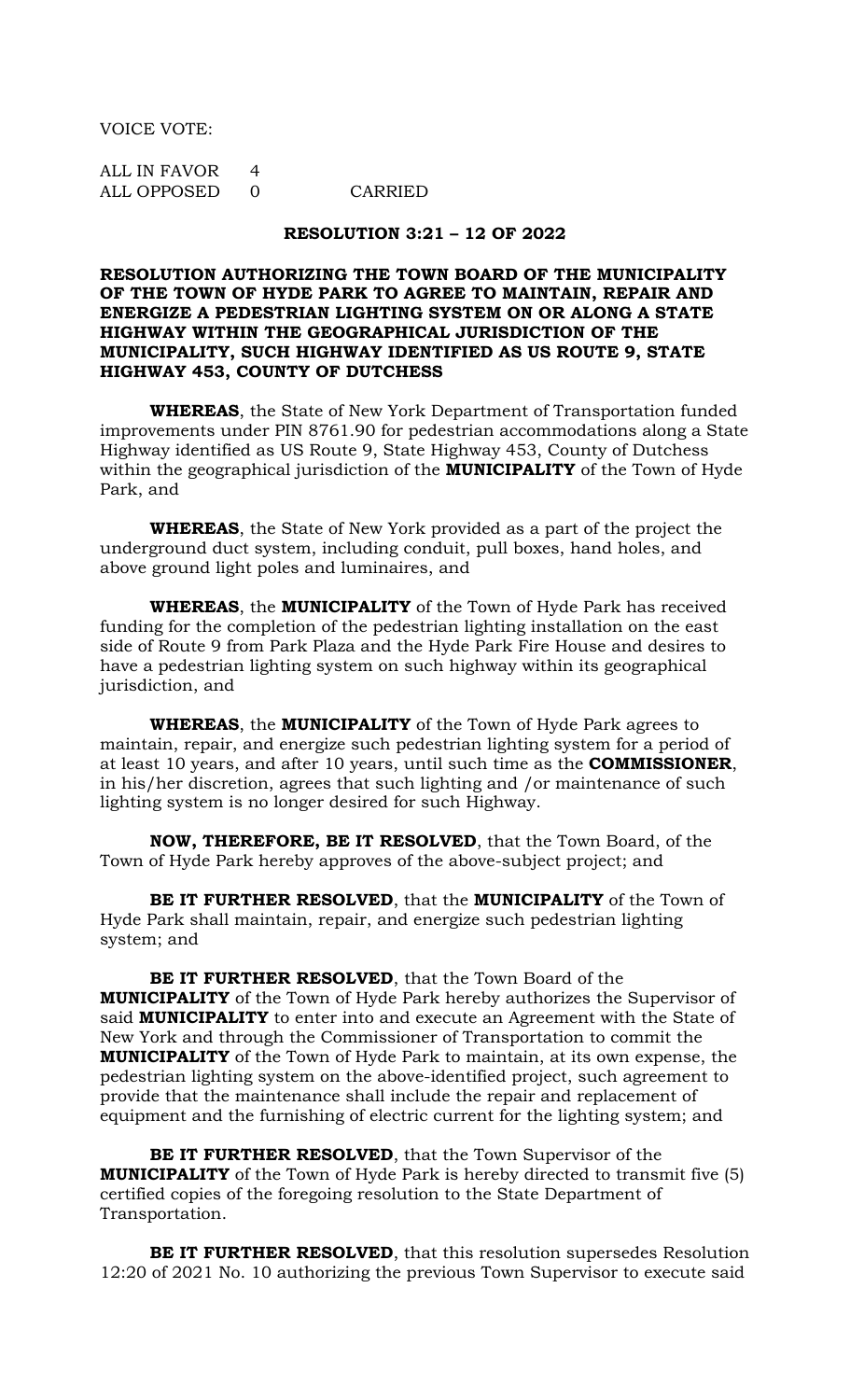agreement.

MOTION: Councilman Lombardi SECOND: Councilwoman Noakes

VOICE VOTE:

ALL IN FAVOR 4 ALL OPPOSED 0 CARRIED

### **RESOLUTION 3:21 - 13 OF 2022**

### **RESOLUTION AUTHORIZING THE TOWN OF HYDE PARK TOWN SUPERVISOR TO EXECUTE AN AMENDED LICENSE AGREEMENT WITH T-MOBILE TO UPGRADE EQUIPMENT ON THE CELLULAR TOWER LOCATED AT 1146 NEW YORK 9G, HYDE PARK, NEW YORK**

**WHEREAS,** the Town of Hyde Park previously entered into a certain Government Entity Tower License Agreement (the "Agreement") on or about March 15, 2018, whereby T-Mobile Northeast LLC ("T-Mobile") licenses from the Town of Hyde Park certain space at a telecommunications facility located at 1146 New York 9G, Hyde Park, New York, identified as site number NY10831A (the "Site"); and

**WHEREAS,** T-Mobile seeks to amend the Co-Location Agreement so that it may upgrade existing equipment at the Site, including the removal and replacement of six (6) new antennas and radios at the same location on the tower; adding a Microwave Dish antenna to the existing space of the tower; and installing new cables to feed the antennas and dish; and

**WHEREAS,** the terms of the amendment are recorded in the "First Amendment to Government Entity Tower License Agreement" and the related attachments; and

**WHEREAS,** the Attorney to the Town Board has reviewed said amendment to the Agreement and found the same to be acceptable; and

**NOW, THEREFORE, BE IT RESOLVED,** that the Town Board hereby authorizes the Town Supervisor to execute the amended License Agreement as submitted in the final form to the Hyde Park Town Board.

MOTION: Councilwoman Noakes SECOND: Councilwoman Ruggiero

VOICE VOTE:

ALL IN FAVOR 4 ALL OPPOSED 0 CARRIED

### **RESOLUTION 3:21 - 14 OF 2022**

### **RESOLUTION AUTHORIZING THE TOWN OF HYDE PARK TOWN SUPERVISOR TO EXECUTE AN AMENDED LICENSE AGREEMENT WITH VERIZON WIRELESS TO UPGRADE EQUIPMENT ON THE CELLULAR TOWER LOCATED AT 1146 NEW YORK 9G, HYDE PARK, NEW YORK**

**WHEREAS,** the Town of Hyde Park previously entered into a certain Short Form Tower License Agreement (the "Agreement") on or about November 13, 2017, whereby Verizon Wireless licenses from the Town of Hyde Park certain space at a telecommunications facility located at 1146 New York 9G,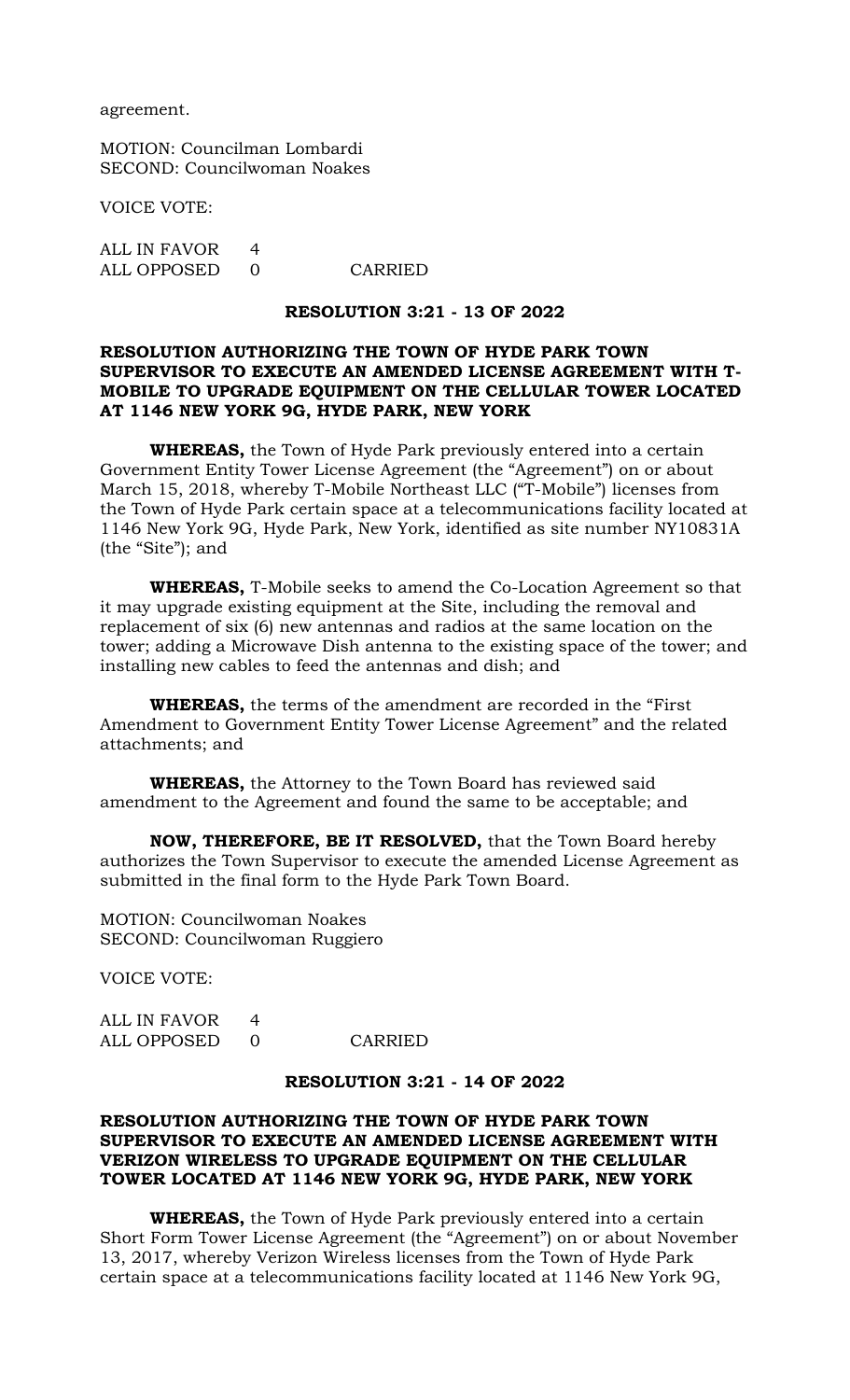Hyde Park, New York, identified by Verizon Wireless as site name "Haviland" and site number 270134, (the "Site"); and

**WHEREAS,** the Site is managed by Crown Communication LLC (the "Manager"), who is also a signatory to the Agreement, and said Site is identified by Manager as business unit number 808709; and

**WHEREAS,** Verizon Wireless seeks to amend the Agreement so that it may upgrade existing equipment, including the removal and replacement of six (6) remote radio heads, one (1) overvoltage protector box, and six (6) antennas to the existing space of the tower, as well as the removal and replacement of one (1) overvoltage protector box at the ground equipment area; and

**WHEREAS,** the terms of the amendment are recorded in the "First Amendment to Short Form Tower License Agreement" and the related attachments; and

**WHEREAS,** the Attorney to the Town Board has reviewed said amendment to the Agreement and found the same to be acceptable; and

**NOW, THEREFORE, BE IT RESOLVED,** that the Town Board hereby authorizes the Town Supervisor to execute the amended License Agreement as submitted in the final form to the Hyde Park Town Board.

MOTION: Councilwoman Ruggiero SECOND: Councilman Lombardi

VOICE VOTE:

| ALL IN FAVOR |         |
|--------------|---------|
| ALL OPPOSED  | CARRIED |

### **RESOLUTION 3:21 - 15 OF 2022**

### **RESOLUTION AUTHORIZING THE TOWN OF HYDE PARK TOWN BOARD TO REVISE THE WAGE RATES FOR SEASONAL TOWN OF HYDE PARK RECREATIONAL EMPLOYEES FOR 2022**

**BE IT RESOLVED**, that the Seasonal Employee Wage Rates and compensation for the Town of Hyde Park Recreational Employees has been revised for 2022 as presented by the Town Recreation Director on Friday, March 17, 2022, and as listed below; and

 **BE IT FURTHER RESOLVED**, that said wage rates are effective retroactive to January 1, 2022, and that the below table represents starting rates.

|                             | <b>WAGE RATE</b> |
|-----------------------------|------------------|
| <b>POSITION</b>             | <b>TABLE</b>     |
|                             |                  |
| <b>PARKS</b>                |                  |
| Laborer                     | $$15 - $17/HR$   |
|                             |                  |
| <b>EVENT STAFF</b>          |                  |
| <b>Recreation Assistant</b> | \$13.20 / HR     |
|                             |                  |
| <b>DAY CAMP</b>             |                  |
| Camp Director               | $$16 - $19/HR$   |
| Program / Intern Director   | \$15.50/         |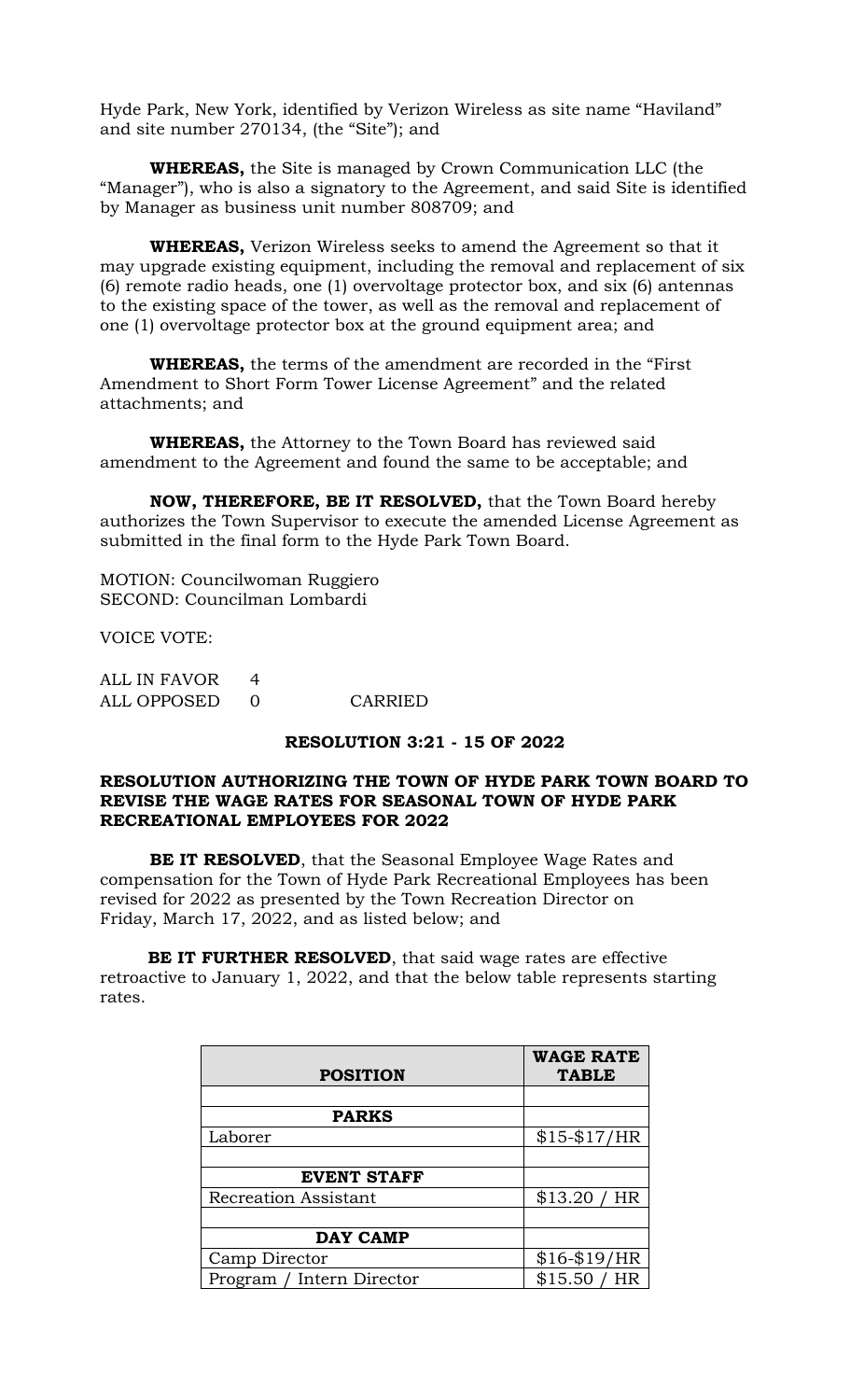| <b>Health Director</b>                | \$16.00/<br>HR       |
|---------------------------------------|----------------------|
| <b>Health Officer</b>                 | \$15.00/<br>HR       |
| Registrar                             | $$14 - $16/HR$       |
| <b>Recreation Activity Specialist</b> | \$14.20<br><b>HR</b> |
| <b>Trading Post</b>                   | \$13.20<br>HR        |
| Camp Counselor                        | \$13.20<br>HR        |
|                                       |                      |
|                                       |                      |
|                                       |                      |
| <b>POOL</b>                           |                      |
| <b>Aquatics Director</b>              | $$17 - $19/HR$       |
| Head Lifeguard with WSI               | \$17.00/<br>HR       |
| Head Lifeguard                        | \$16.50/<br>HR       |
| Lifeguard with WSI                    | \$15.50/<br>HR       |
| Lifeguard                             | \$14.75/<br>HR       |
| Water Safety Instructor / Part-Time   | \$15.25/<br>HR       |

### **Returning Employees may be granted an additional \$.25/hr. for each year of completed work for the Town of Hyde Park Recreation Department**

MOTION: Councilman Lombardi SECOND: Councilwoman Noakes

VOICE VOTE:

| ALL IN FAVOR | 4        |
|--------------|----------|
| ALL OPPOSED  | $\Omega$ |

**CARRIED** 

### **RESOLUTION 3:21 - 16 OF 2022**

### **RESOLUTION AUTHORIZING THE TOWN OF HYDE PARK TOWN BOARD TO AMEND THE TOWN OF HYDE PARK RECREATION FEE SCHEDULE FOR 2022**

**WHEREAS**, the Town Board determined that the Recreation and Facility Use Fee Schedule needed to be reviewed and revised as needed on an annual basis; and

**WHEREAS**, the Town Board reviewed the existing Recreation and Facility Use Fee Schedule of the Town of Hyde Park Recreation Department and requested input and suggestions for changes, additions, and amendments to this Fee Schedule from the Recreation Director; and

**WHEREAS**, the Town Board received suggestions for changes, amendments and/or additions to the Recreation Fee Schedule from the Recreation Director only; and

**WHEREAS**, it has been noted that the Recreation Fees will be changed based on the Recreation Directors suggestions for 2022.

**NOW, THEREFORE, BE IT RESOLVED**, that the Town of Hyde Park Town Board does hereby adopt the proposed Recreation Department Recreation Fee Schedule for 2022 which will be on file in the Town Clerk's office and on the Town's website.

MOTION: Councilwoman Noakes SECOND: Councilwoman Ruggiero

VOICE VOTE: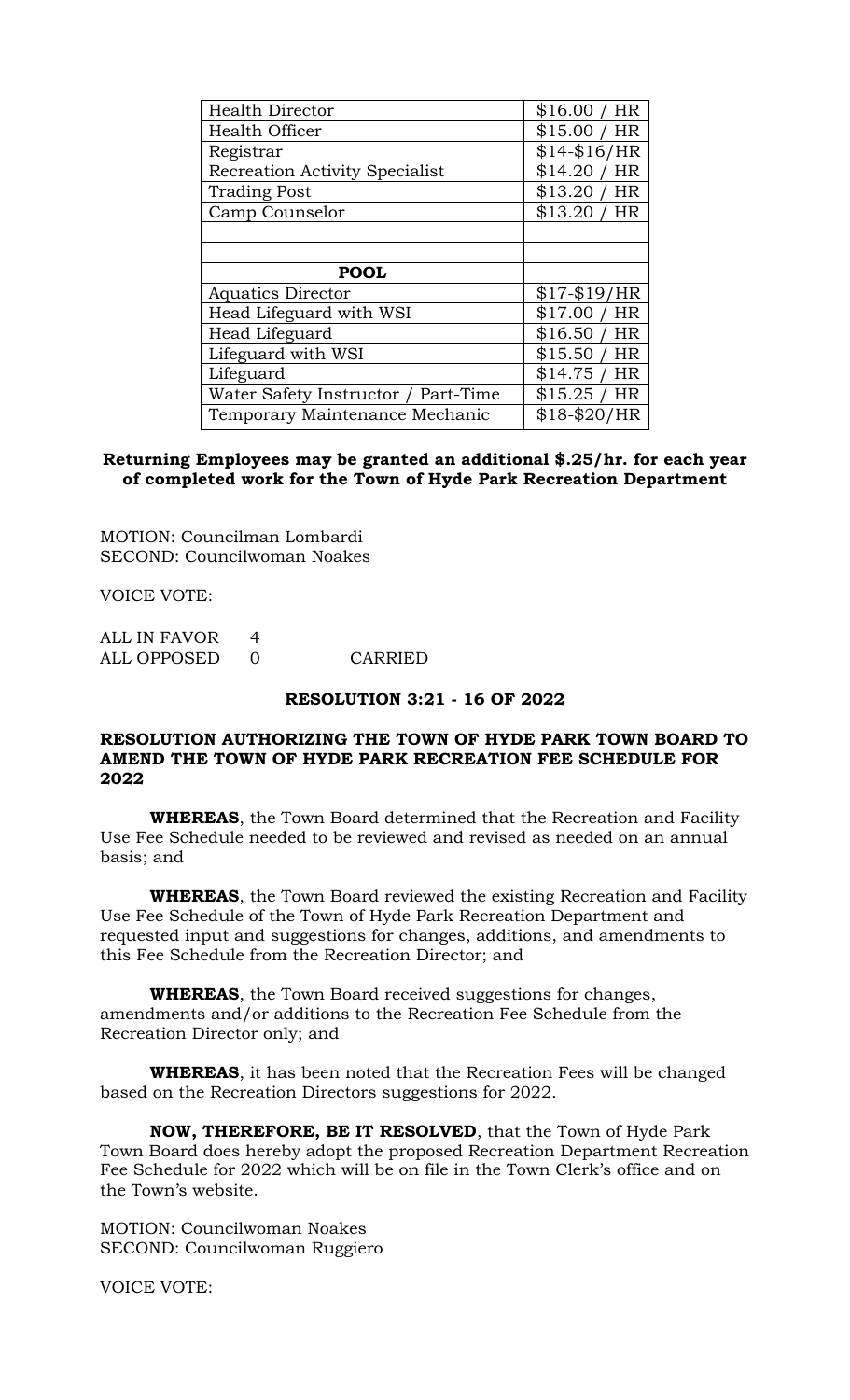# **2022 RECREATION FEES**

### **Recreation Memberships**

- Available to Hyde Park residents only
- Entitles you to the use of pool and special rates for services (i.e., day camps & swimming lessons)

# **2022 Membership Rates**

| Youth                         | \$85.00  |
|-------------------------------|----------|
| Adult                         | \$120.00 |
| Senior                        | \$65.00  |
| Family of up to 6             | \$310.00 |
| Single parent with 3 children | \$180.00 |

### **2022 Camp Rates**

## **Adventure Day Camp (1 week)**

| Member          | \$145.00 |
|-----------------|----------|
| <b>Resident</b> | \$175.00 |
| Non-Resident    | \$205.00 |

## **Adventure Day Camp Rates (2 weeks)**

## **(3 Sessions Per Camp Season)**

| Member       | \$290.00 |
|--------------|----------|
| Resident     | \$350.00 |
| Non-Resident | \$410.00 |

# **Intern (Counselor –in –Training) (3 Weeks)**

## **(2 Sessions Per Camp Season)**

| Member       | \$135.00 |
|--------------|----------|
| Resident     | \$145.00 |
| Non-Resident | \$155.00 |

## **Travel 1 & 2 (1 Week)**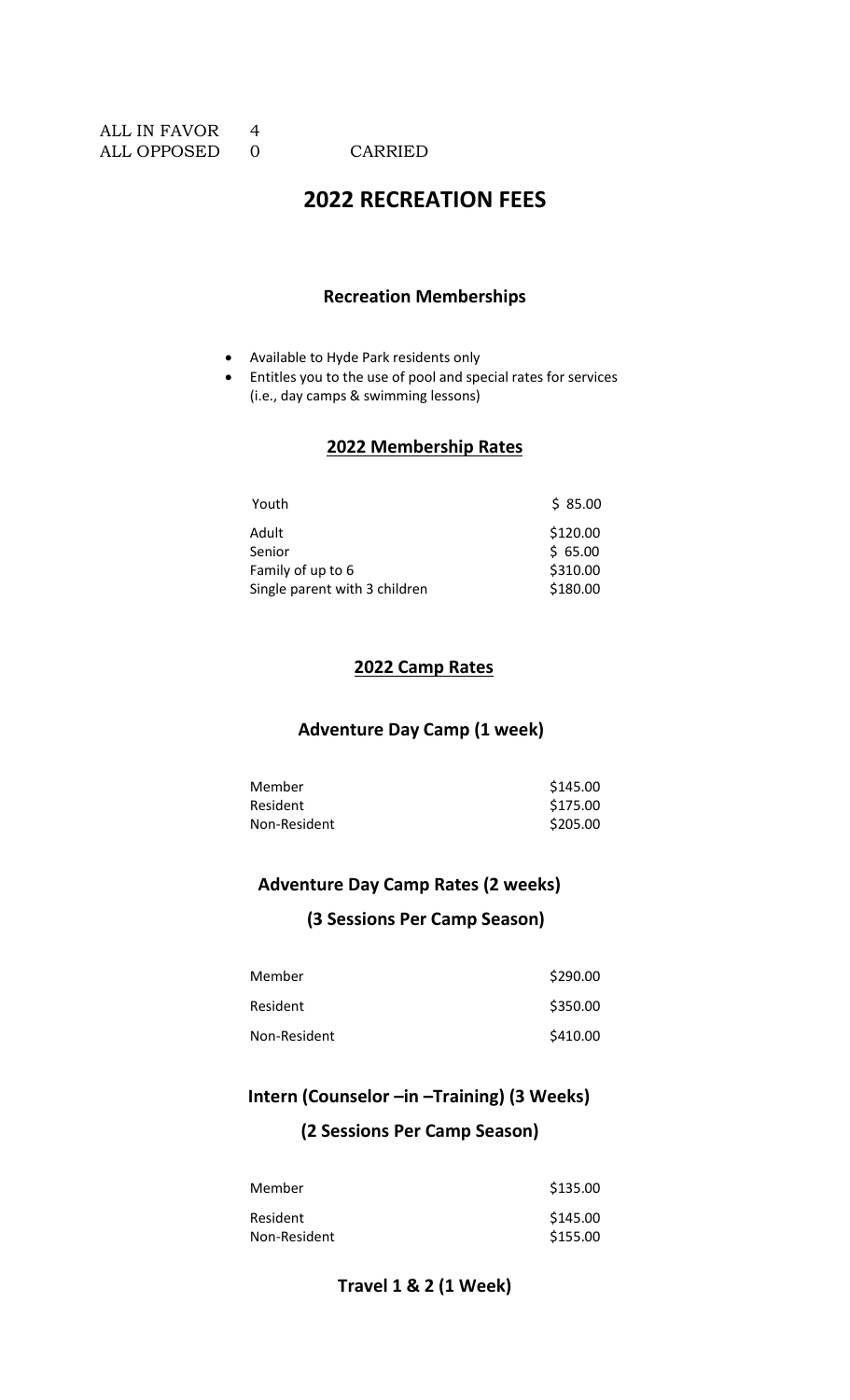## **(2 Sessions Per Camp Season)**

| Member       | \$220.00 |
|--------------|----------|
| Resident     | \$230.00 |
| Non-Resident | \$285.00 |

## **AM Care (1 Week)**

| Member       | \$40.00 |
|--------------|---------|
| Resident     | \$45.00 |
| Non-Resident | \$50.00 |

## **AM Care (2 Weeks)**

## **(3 Sessions Per Camp Season)**

| Member       | \$80.00  |
|--------------|----------|
| Resident     | \$90.00  |
| Non-Resident | \$100.00 |

## **PM Care (1 Week)**

| Member       | \$45.00 |
|--------------|---------|
| Resident     | \$50.00 |
| Non-Resident | \$55.00 |

## **PM Care (2 Weeks)**

## **(3 Sessions Per Camp Season)**

| Member       | \$90.00  |
|--------------|----------|
| Resident     | \$100.00 |
| Non-Resident | \$110.00 |

## **2022 Learn to Swim Lessons**

# **(Ages 5-13) (2 Weeks)**

# **(3 Sessions Per Camp Season)**

| Member       | \$75.00 |
|--------------|---------|
| Resident     | \$80.00 |
| Non-Resident | \$85.00 |

 **(Ages 6 mo. – 5 yrs.)**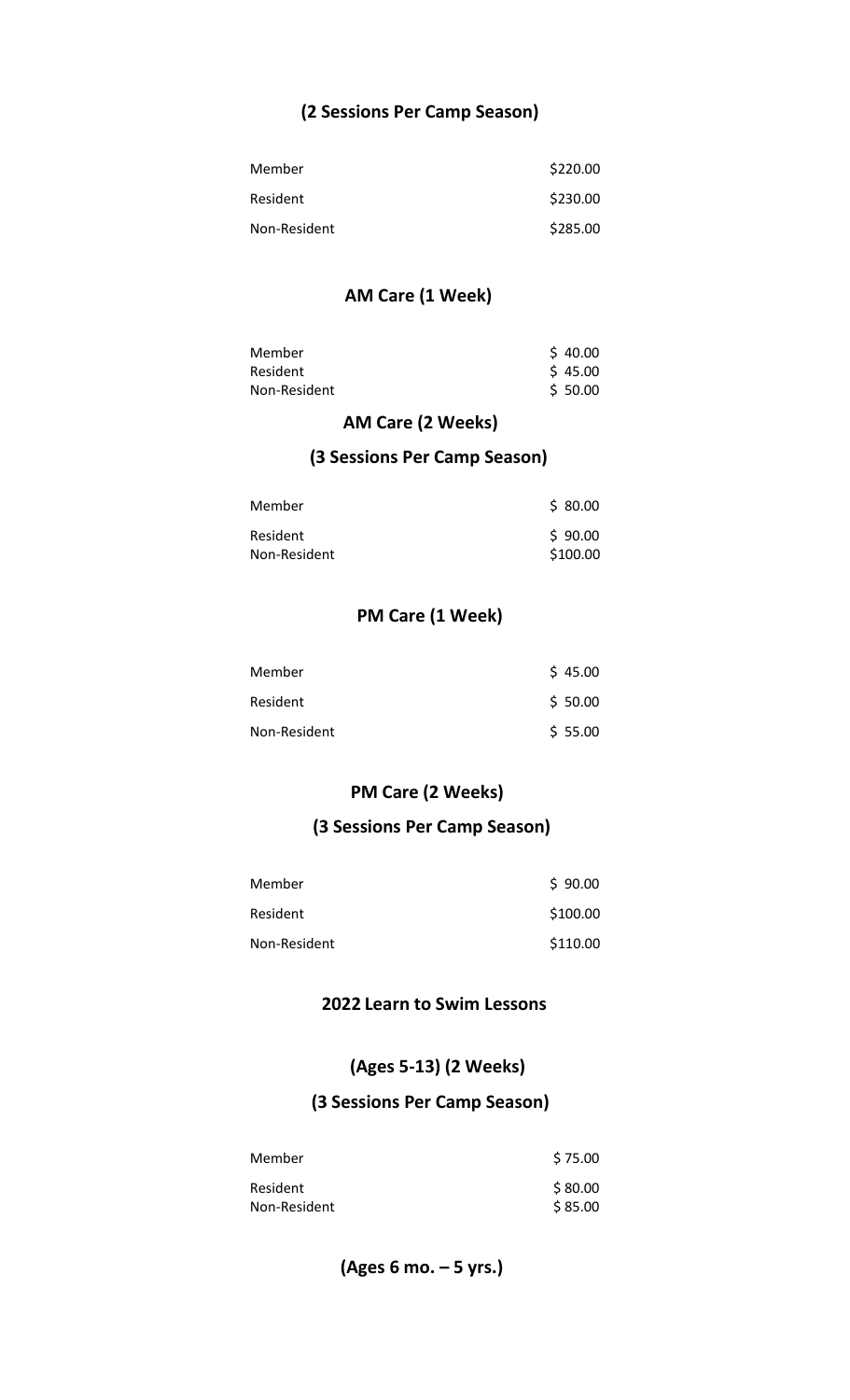# **(2 Sessions Per Camp Season – 4 Weekends)**

| Member       | \$40.00 |
|--------------|---------|
| Resident     | \$45.00 |
| Non-Resident | \$55.00 |

## **2022 Daily Pool Passes**

| Youth<br>Adult     | \$7.00<br>\$12.00 |
|--------------------|-------------------|
| Youth Non-Resident | \$12.00           |
| Adult Non-Resident | \$16.00           |

# **2022 FACILITY USE FEE SCHEDULE TOWN OF HYDE PARK**

| Pkg.#     | <b>Park Description</b>                                                                                       | <b>HP Rec</b><br>Member | <b>HP</b><br>Resident | HP Non<br>Profit*    | <b>Non</b><br>Resident | Security<br>Deposit |
|-----------|---------------------------------------------------------------------------------------------------------------|-------------------------|-----------------------|----------------------|------------------------|---------------------|
| 1 Pin     | Skate Park, Pavilion, 2 Tables, & Restrooms**                                                                 | \$120.00                | \$160.00              | \$120.00             | \$210.00               | \$210.00            |
| 2 Riv     | Pavilion, 10 Tables, Handicap Access. Port-O-John                                                             | \$160.00                | \$210.00              | \$160.00             | \$275.00               | \$210.00            |
| 3 HPP     | Pavilion, 15 Tables, Restroom**, Grill                                                                        | \$160.00                | \$210.00              | \$160.00             | \$275.00               | \$210.00            |
| 4 HPP     | Pavilion, 15 Tables, Restrooms**, Grill,<br><b>Sports Field</b>                                               | \$200.00                | \$275.00              | \$200.00             | \$345.00               | \$210.00            |
| 5 HPP     | Pavilion, 15 Tables, Restrooms**, Grill, 10 Pool<br>Passes, Sports Field                                      | \$275.00                | \$370.00              | \$275.00             | \$465.00               | \$210.00            |
| 6 HPP     | Pavilion, 15 Tables, Restrooms**, Grill,<br>10 Pool Passes, Sports Field,<br>Private Use of Pool 6 pm-Dusk*** | \$400.00                | \$530.00              | \$400.00             | \$735.00               | \$210.00            |
| 7 HPP     | Organized Group Camping, Showers and<br>Restrooms**                                                           | N/A                     | N/A                   | \$105+\$2<br>/camper | \$210+\$2<br>/camper   | \$210.00            |
| 8 HPP     | Updated Program Building****&*****<br>Includes 5 (6ft) Tables, Chairs, & Kitchen                              | \$300.00                | \$375.00              | \$300.00             | \$445.00               | \$500.00            |
| 9 HPP     | Use of Pool (Licensed Outside Day Camp Group<br>Only) Per Hour                                                | N/A                     | \$155.00              | \$130.00             | \$200.00               | \$210.00            |
| 10 HHP    | Outdoor Performance Stage*****<br>Includes Restroom Use Only                                                  | \$200.00                | \$275.00              | \$200.00             | \$345.00               | \$210.00            |
| 10 Dins   | Gazebo, 2 Tables                                                                                              | \$80.00                 | \$105.00              | \$80.00              | \$185.00               | \$105.00            |
| 11 Dins   | Gazebo, 2 Tables, Sports Field                                                                                | \$120.00                | \$160.00              | \$120.00             | \$275.00               | \$105.00            |
| 12 Dins   | Sports Field Per Day                                                                                          | \$100.00                | \$125.00              | \$100.00             | \$125.00               | \$105.00            |
| 13 Dins   | <b>Basketball Court Per Day</b>                                                                               | \$100.00                | \$125.00              | \$100.00             | \$150.00               | \$105.00            |
| 14 Grnfld | Pavilion, 2 Tables, Sports Field, Parking Area                                                                | \$120.00                | \$160.00              | \$120.00             | \$210.00               | \$105.00            |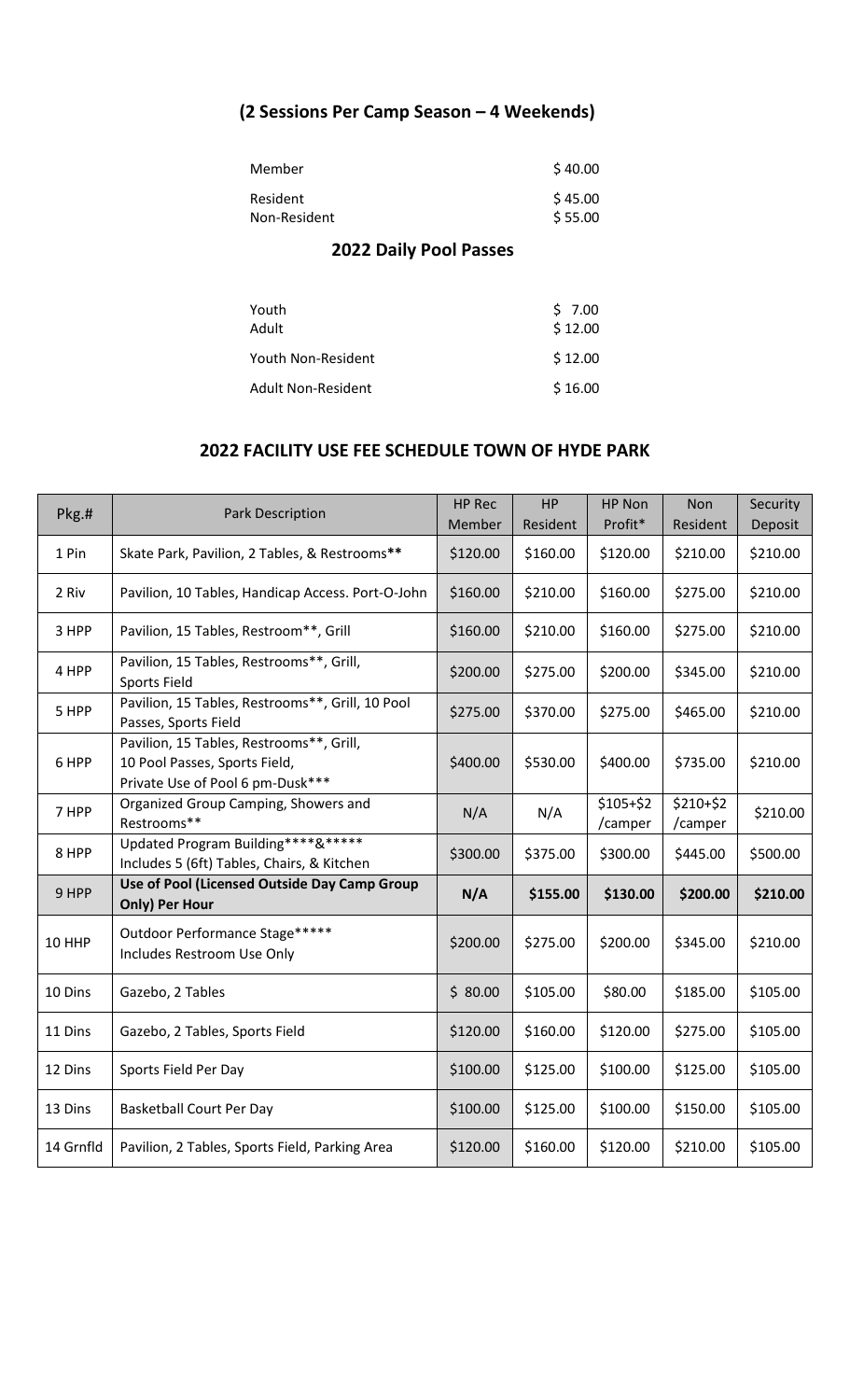**PIN** Pinewoods Park **RIV RIV** Riverfront Park **HHP** Hackett Hill Park **DINS** Dinsmore Park **GRNFLD** Greenfield Park

#### **\*\*NOTE\*\* ALL FACILITY RENTALS REQUIRE INSURANCE. FOR MORE DETAILED INSURANCE INFORMATION PLEASE CONTACT THE RECREATION OFFICE AT 229-8086.**

- **\*** Tax Exempt/Non-Profit Group w/ 50% or More Membership from Hyde Park
- **\*\*** Restrooms and Showers Available April 15 October 15 Only
- **\*\*\*** 10 Transferable Day Pool Passes
	- (Additional passes may be available for purchase at the discretion of the pool
- supervisor)
- **\*\*\*\*** A credit card will be required for the Program Building Security Deposit
- \*\*\*\*\* There will be a 20% discount on rental for multiple, consecutive days (starting with Day 2)

### **NOTES:**

The Hackett Hill Pool, Hackett Hill Disc. Golf Course, Pinewoods Skate Park, Dinsmore Basketball Court and other park facilities are open to the public. You are **NOT** renting the park & facility exclusively, only the pavilion.

The fee for facility use and the security deposit are both required with this application to reserve the facility. These **MUST BE** separate checks.

Security deposits will be returned if the facility is left in clean and good order. Trash **MUST** be taken to the dumpster at the Hackett Hill Park Parking Lot Area in order to get your security deposit returned.

## **\*Use of Athletic Fields, Pool, Basketball Courts, Skate Park, Horseshoe Pits\***

Insurance is required for any business & non-profit reserving athletic fields, etc. Must be submitted 4 weeks prior to date of reservation.

Alcohol is strictly prohibited, beer/wine permit request must be submitted 4 weeks prior to date of reservation.

Completed & correct insurance due to Recreation Office 4 weeks in advance of date to receive permit.

### **For insurance information contact Recreation Office at 845-229-8086**

## **RESOLUTION 3:21 – 17 OF 2022**

### **RESOLUTION AUTHORIZING THE TOWN OF HYDE PARK TOWN BOARD TO APPOINT DAVID HUNT TO THE TOWN OF HYDE PARK RECREATION COMMISSION**

**WHEREAS**, the Town of Hyde Park Town Board has created a Recreation Commission consisting of seven (7) people, with seven (7) year terms; and

**WHEREAS**, there currently exists a vacancy that expired November 29th, 2022, that was left by the resignation of Nicole Noakes who was elected as the Ward 1 Councilwoman; and

**WHEREAS**, the Town of Hyde Park Town Board would like to appoint David Hunt to fill said vacancy.

**KEY:**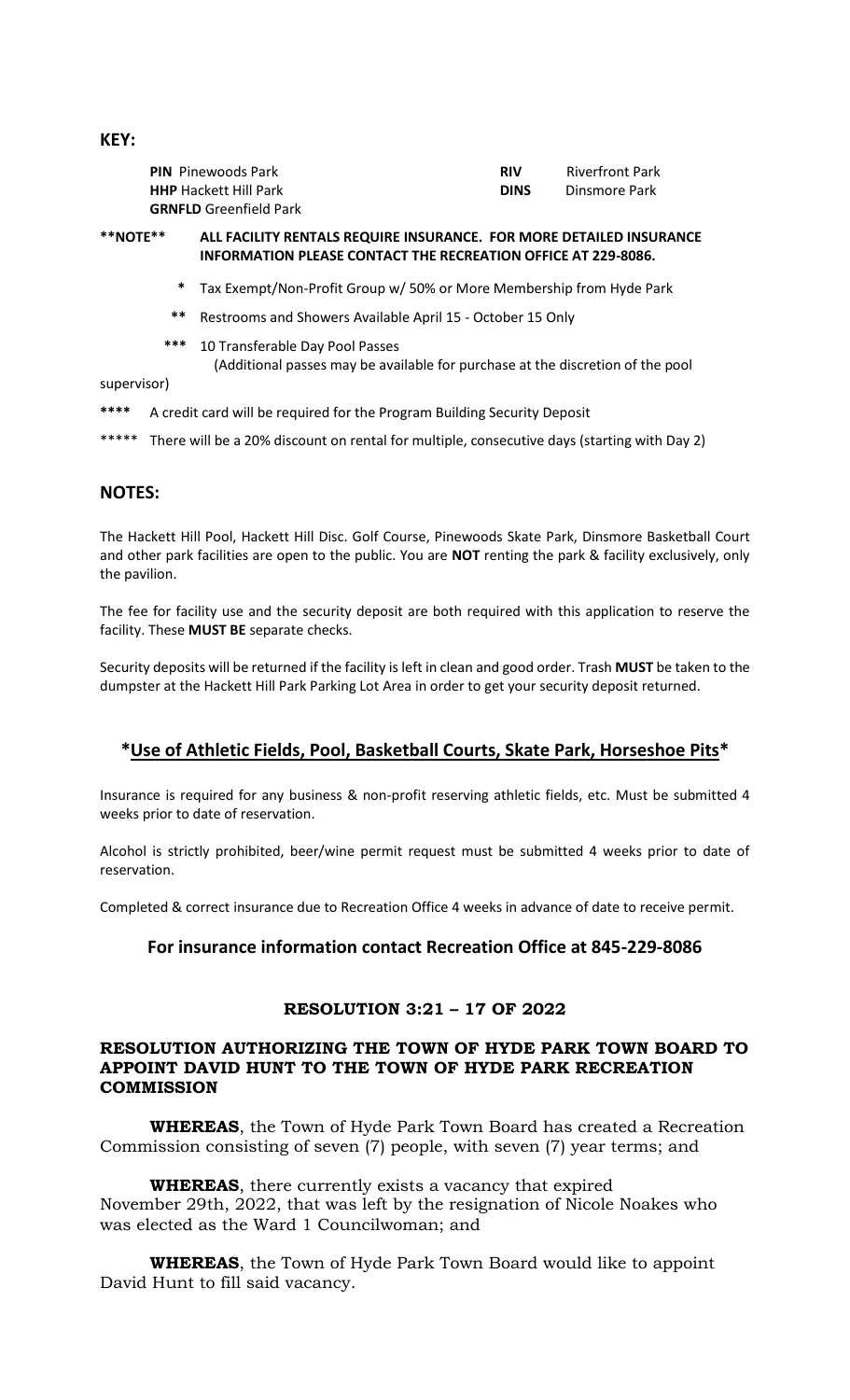**NOW, THEREFORE, BE IT RESOLVED**, that the Town of Hyde Park Town Board does hereby appoint David Hunt to the Town of Hyde Park Recreation Commission in order to fill the vacancy that was left by former Commissioner Nicole Noakes, effective immediately for a term set to expire November 30th, 2022.

MOTION: Councilwoman Ruggiero SECOND: Councilman Lombardi

VOICE VOTE:

ALL IN FAVOR 4 ALL OPPOSED 0 CARRIED

### **RESOLUTION 3:21 - 18 OF 2022**

### **RESOLUTION AUTHORIZING THE TOWN OF HYDE PARK TO TAKE OVER THE OPERATIONS AND MAINTENANCE OF UNION CEMETERY LOCATED IN THE TOWN OF HYDE PARK, COUNTY OF DUTCHESS, STATE OF NEW YORK**

**WHEREAS,** Union Cemetery of Hyde Park is a non-profit cemetery located at 1076 Violet Avenue in the Town of Hyde Park, County of Dutchess, and State of New York; and

**WHEREAS,** Union Cemetery is under the care and control of Union Cemetery of Hyde Park, Inc., and the existing board of trustees; and

**WHEREAS,** Union Cemetery is an active public burial ground servicing the Town of Hyde Park and greater Hudson Valley region; and

**WHEREAS,** the existing board of trustees intends to dissolve on or before March 25, 2022, and abandon all interests in and control of Union Cemetery upon the resignation of the remaining board members; and

**WHEREAS,** the board of trustees has requested that the Town of Hyde Park take over the ownership, control, and operations of Union Cemetery; and

**WHEREAS,** pursuant to Town Law section 291, a town shall take over any cemetery previously or currently owned by a cemetery corporation that becomes abandoned.

**NOW, THEREFORE, BE IT RESOLVED,** that the Town of Hyde Park Town Board does hereby authorize the Town of Hyde Park to take title to Union Cemetery and all operational duties associated therewith upon the dissolution of the board of trustees on or about March 25, 2022; and

**BE IT FURTHER RESOLVED,** that upon the abandonment of Union Cemetery, the Town Board authorizes the Town Comptroller to take over any and all financial assets and responsibilities associated with Union Cemetery; and

**BE IT FURTHER RESOLVED,** that upon the abandonment of Union Cemetery, the Town Board authorizes the Town to perform necessary care and maintenance of the property as required by State and local laws and regulations; and

**BE IT FURTHER RESOLVED,** that upon title of Union Cemetery being vested in the Town of Hyde Park, said property shall be subject in the same